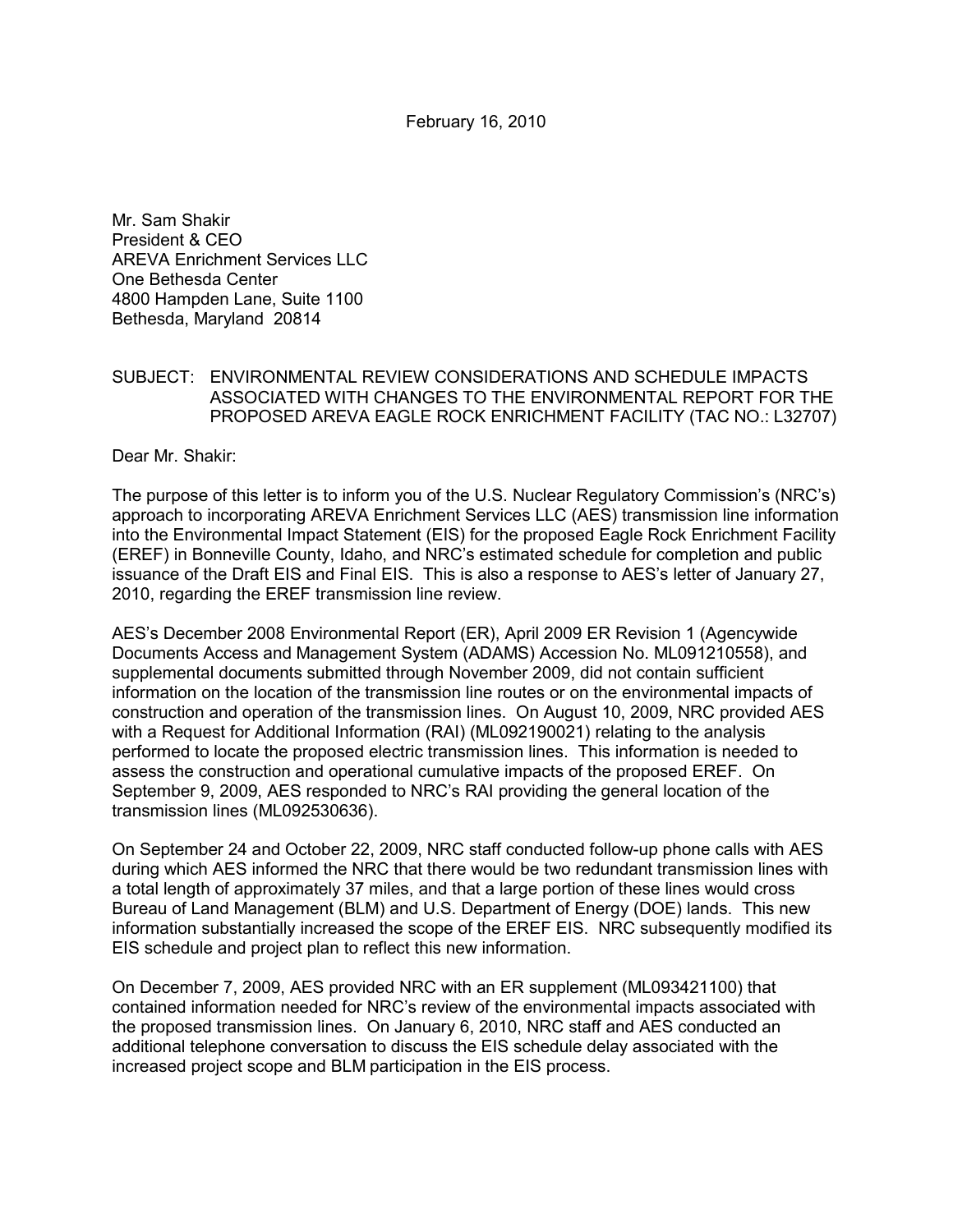In a letter dated January 19, 2010, AES officially informed NRC of a significant change from its transmission line plans contained in the December  $7<sup>th</sup>$  supplement (ML100210189). As followup to the January  $19<sup>th</sup>$  letter, AES provided revised supplemental information on the environmental impacts of the transmission lines on January 29, 2010. AES's proposed new approach will eliminate one of the two redundant transmission lines, leaving a single, 10-mile line from the east, mostly on existing right-of-way, and with some line relocations to keep the entire corridor on private lands. Under this plan, BLM and DOE will no longer be involved in the project.

In a letter dated January 27, 2010, AES states that, based on its proposed new approach to construct a single line from the east, which would be mostly an upgrade of an existing transmission line and not cross any federal land, AES expects that the NRC will address the impacts of the transmission lines as cumulative impacts and issue the draft EIS in the March-April, 2010 timeframe.

The NRC staff intends to address the impacts of the transmission lines as cumulative impacts. The NRC staff notes certain "preconstruction activities" fall outside of the NRC's statutory jurisdiction, such as in the case of the building of transmission lines for the AES EREF. Therefore, they are not required to be considered as direct or indirect impacts of the federal action itself, which is the NRC's issuance of a license for the construction and operation of the enrichment facility. The impacts of the transmission lines, however, are to be evaluated in sufficient detail to determine any cumulative impacts from the activities to be authorized by the license. For this reason, AES must prepare an environmental report that contains information regarding a description of these impacts necessary to support the construction and operation of the facility. This will require that AES describe the impacts of the transmission lines in sufficient breadth and detail such that the NRC staff understands the potential impacts of their construction and can complete its independent analysis. The NRC staff is currently reviewing the January 29, 2010, supplement and will provide AES with any additional information needs in the near future.

Regarding the schedule for completion of the EIS, NRC's original schedule was predicated, in part, on the receipt of complete RAI responses by September 9, 2009. NRC staff has considered the impacts on the EIS schedule of the information provided on January 19, 2010. Although the schedule impacts of evaluating the environmental effects of the transmission lines under AES's January  $19<sup>th</sup>$  proposal will be less than those for AES's proposal submitted on December 7, 2009, development of the EIS has been impacted.

The EIS schedule delay associated with AES's January 19<sup>th</sup> proposal is primarily due to: (1) the delay in obtaining final information on the location and environmental impacts of transmission lines until approximately five months after receipt of the September 9, 2009, RAI responses, and 12 months into the staff's review; (2) the need to review additional information on relocated portions of the route not included in the December 7, 2009, ER supplement; and (3) the need to complete evaluations that were delayed in the fall of 2009 consistent with NRC's revised schedule to accommodate AES's original transmission line project.

The NRC staff currently estimates that the Draft EIS and Final EIS could be issued in approximately July 2010 and February 2011, respectively, provided that AES's revised transmission line supplemental information is found by the staff to be reasonably complete and acceptable. The planned review schedule assumes that RAI responses will be timely, of sufficient quality, and complete, and may be impacted should AES propose additional changes to the application or ER. This would be within the timeframe of the Commission's July 23, 2009,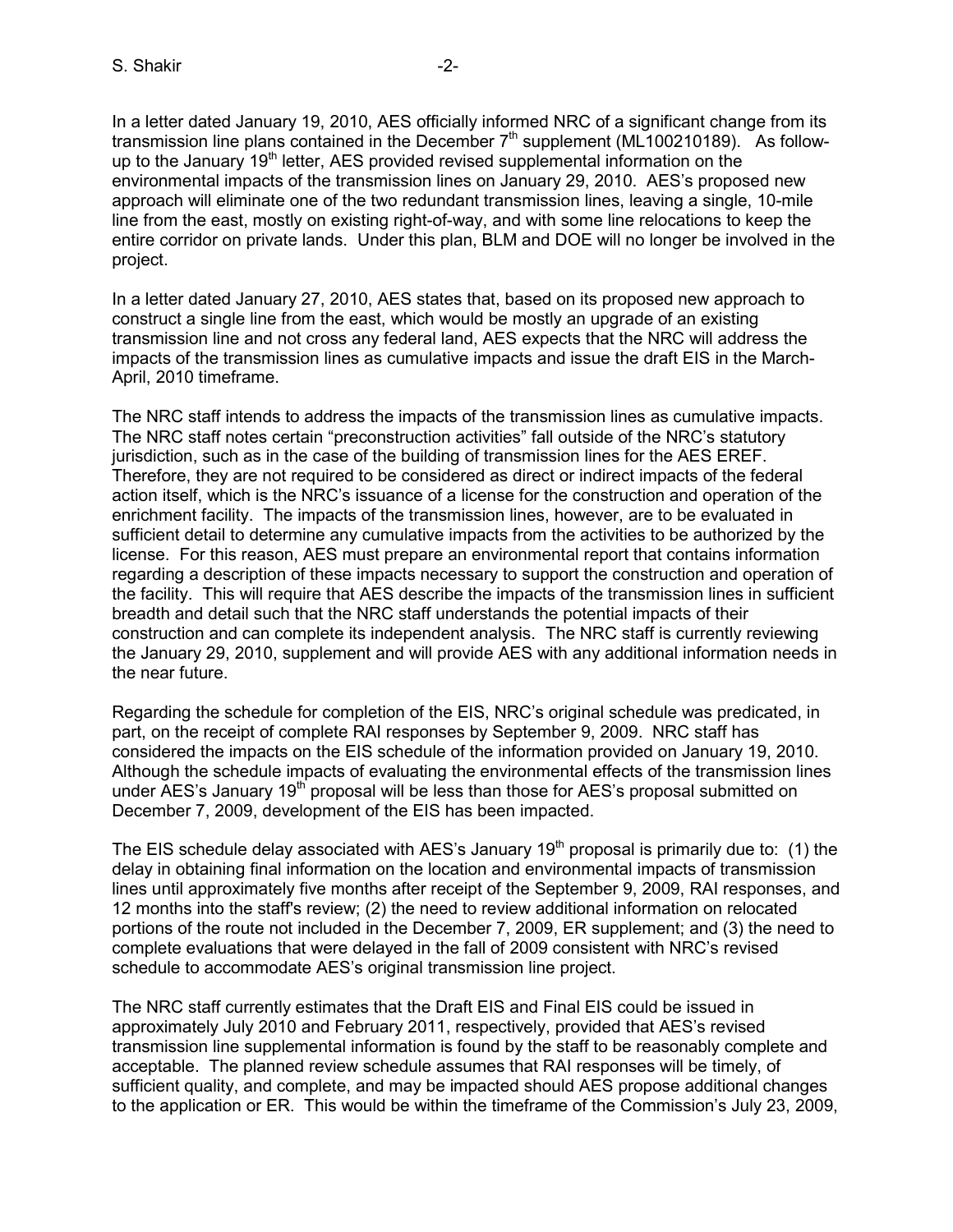Order for the Atomic Safety and Licensing Board to conduct hearings and issue its licensing decision by November 25, 2011, and for the Commission to issue a license by January 2012.

In accordance with 10 CFR 2.390, "Public Inspections, Exemptions, Requests for Withholding," a copy of this letter will be available electronically for public inspection in the NRC Public Document Room, or from the Publicly Available Records component of (ADAMS). ADAMS is accessible from the NRC Web site at http://www.nrc.gov/reading-rm/adams.html (the Public Electronic Reading Room).

If you have any questions regarding this matter, please contact Ms. Breeda Reilly, at 301-492- 3110, or to Breeda.Reilly@nrc.gov

Sincerely,

**/RA/** 

 Daniel H. Dorman, Director Division of Fuel Cycle Safety and Safeguards Office of Nuclear Material Safety and Safeguards

Docket No.: 70-7015